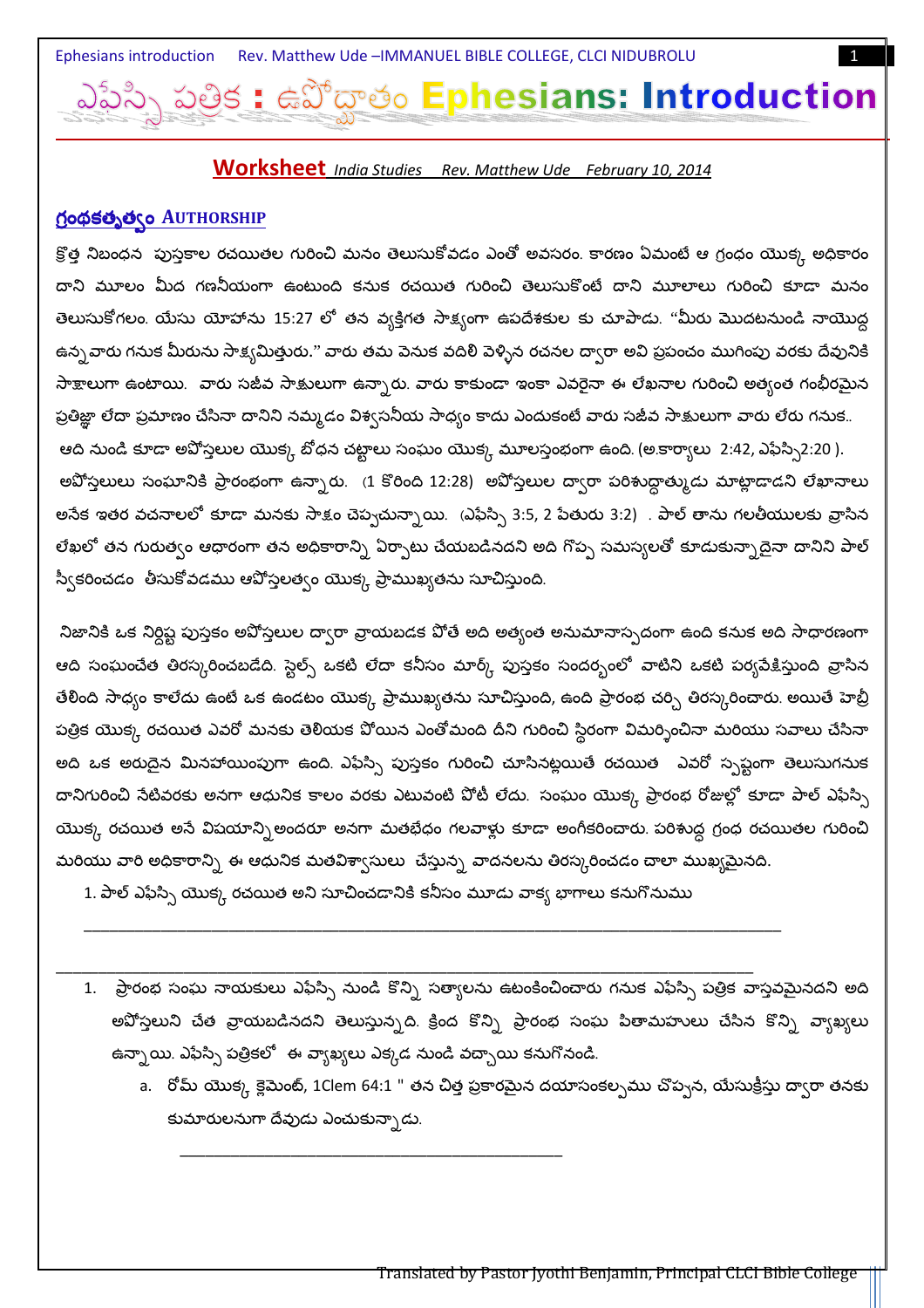Ephesians introduction Rev. Matthew Ude - IMMANUEL BIBLE COLLEGE, CLCI NIDUBROLU

- b. 1Clem 46:6 "ఒకే దేవుని నుండి ఒకే క్రీస్తు నుండి మరియు ఒకే ఆత్మ నుండి కృప మనమీద కురిపించించబదలేదా? మరియు క్రీస్తులో ఒకే పిలుపు ఉందికదా?"  $\_$
- c. సి. ఇగ్నేషియస్, IPO 5:1 " నా నోదరీమణులు చెప్పండి. సంఘము క్రీస్తునకు లోబడినట్టుగా భార్యలుకూడ ప్రతి విషయములోను తమ పురుషులకు లోబడవలెను. పురుషులారా, మీరును మీ భార్యలను ప్రేమించుడి. అటువలె క్రీస్తుకూడ సంఘమును ప్రేమించి, "
- d. "పోలికార్స్, పాల్ 1:3 మీరు విశ్వాసముద్వారా కృపచేతనే రక్షింపబడియున్నారు; ఇది మీవలన కలిగినది కాదు, దేవుని వరమే. అది క్రియలవలన కలిగినదికాదు గనుక ఎవడును అతిశయపడ వీలులేదు.
- 2. ఎఫేస్సి యొక్క రచయిత పాల్ కాదసే వారు అందుకు ఇచ్చిన కారణాలలో ఒకటి కొన్ని ఈ పత్రిక ఉత్తరంలో గ్నోస్టిక్ రచనలకు దగ్గరగా కొన్ని సారూప్యతలు ఉన్నాయి. ముఖ్యంగా ఈ క్రింది గ్నోస్టిక్ భావజాలం ఉన్న నాలుగు పదాలను కారణంగా ఎత్తి చూపారు fullness సంపూర్ణత్వం ( πληρομα ), mystery రహస్యం ( μυστηριον ), wisdom జ్ఞానం (నోఫియా), ( σοφι $\alpha$  ), and knowledge పరిజ్ఞానం ( γ $\nu$ ωσις ). ఈ పదాలను తరచుగా గ్పోస్టిక్ వాస్తవంగా ఉపయోగించినప్పటికి పాల్ వాటిని గ్నోస్టిక్ బోధనలలోని ్లోపాలను స్పష్టంగా చూపించుటకు ఉపయోగించాడు. క్రింద ప్రతి పదం ఒక గ్నోస్టిక్ నిర్వచనం మరియు వచన భాగాలతో జాబితా ఉంది. పదభాగాలను చదవండి మరియు గ్నోస్టిక్ అవగాహనకు భిన్నంగా పాల్ ఆ పదాలను ఎలా ఉపయోగించాడో వివరిస్తాయి.
	- a. సంపూర్ణత్వం ఇది చెడుగా భావించె భౌతిక ప్రపంచానికి వ్యతిరేకంగా ఆధ్యాత్మికం ప్రపంచమ్ ఉపయోగించే మంచి పదం. .– ఎఫేస్సీ 1:10 ఎఫేస్సీ 1:23 ఎఫేస్సీ 4:13
	- b. రహస్యం సంకేత ఆచారాలు, మర్మమైన పేడుకలు, ఇంద్రజాలము సూత్రాలు, మొదలైనవి ఎఫేస్సి 1:9 ఎఫేస్సి 3:9 ఎఫేస్సి 5:32 ఎఫేస్సి 6:19
	- c. జ్ఞానం-యెహెూవాను మించిన ఒక దేవుడు లేదా మనస్సు యొక్క ఒక విభాగం ద్వారా భగవంతుని గూర్చిన ఆధ్యాత్మిక భావాల జ్ఞానం వొందుకున్న వారికి ఈ జ్ఞానం లభింస్తుంది. మరియు అందువలన ్ఎక్కువ స్థాయిలో రక్షణకు దారి తీయవచ్చు – ఎఫేస్పి 1:8 ఎఫేస్పి 1:17 ఎఫేస్పి 3:10

d. విజ్ఞానం - రహస్య పరిజ్ఞానమ్ - భౌతిక పదార్థల నుండి కనుగొన్న రహస్య పరిజ్ఞానం ఎఫేస్సి 3:19

ఎప్పెస్సి యొక్క ప్రామాణికమైన రచయిత పాల్ అని రచనా అనుకూలంగా క్రింది పాయింట్లు మనకు ఉన్నవి.

A. సంఘ వ్వతిరేకిగా పిలువబడిన మారికన్ తో సహా ప్రారంభ సంఘంలో పూర్తి ఒప్పందం.

Transiated by Pastor Jyothi Benjamin, Principal CLCI Bible College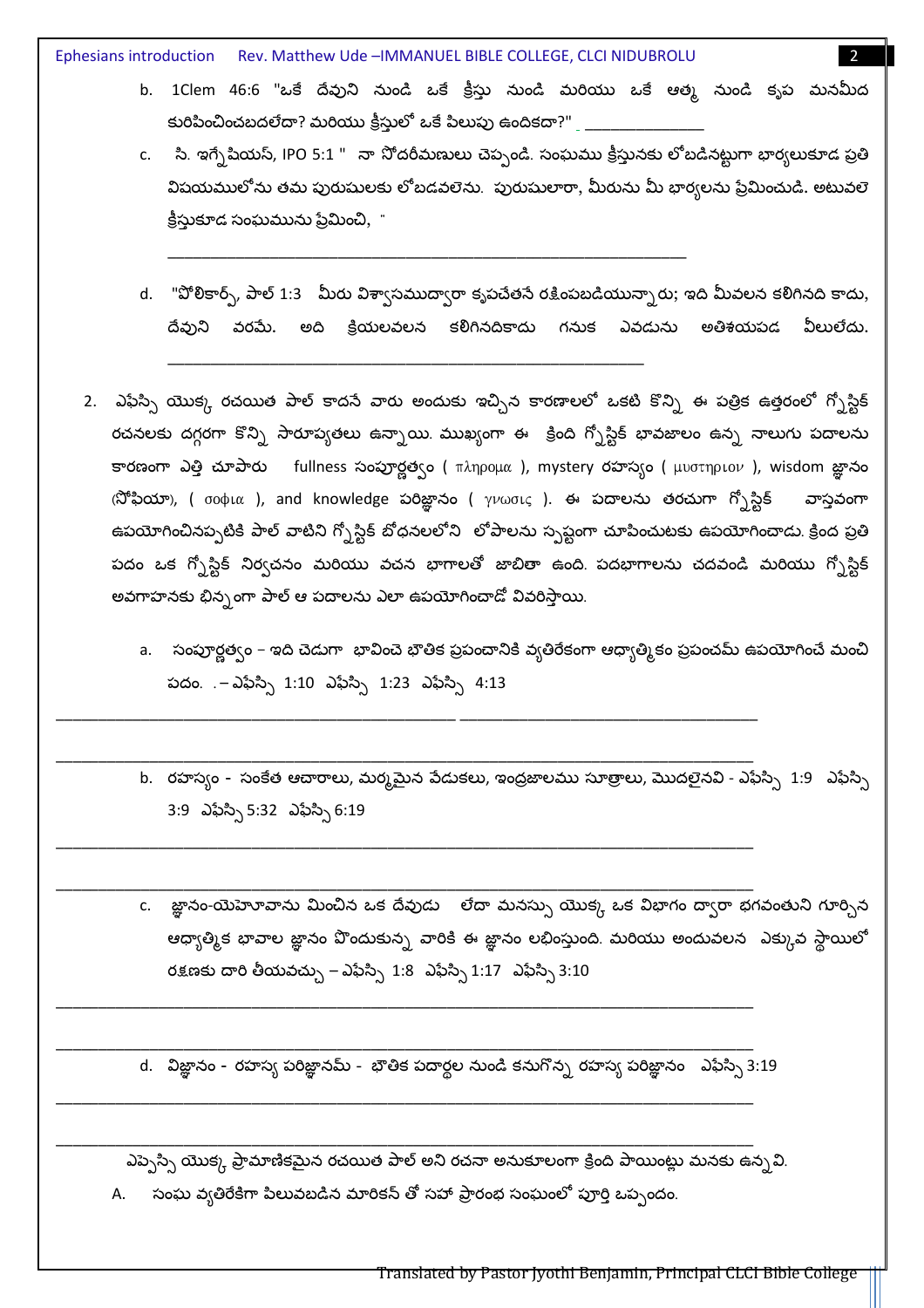Ephesians introduction Rev. Matthew Ude - IMMANUEL BIBLE COLLEGE, CLCI NIDUBROLU

చాలా మొదలు నుండి ఇది హూమోలో గుమేనాగా వర్గీకరించబడింది

B. క్రింది చెప్పబడిన: రోమానాస్ క్లెమేన్స్(100 – 140 AD), ఇగ్నేసియాస్ ఎఫేసాస్ (105 – 115 AD), పాలికార్స్ (110 – 140 AD), డిడాకే(100 – 120 AD), హెర్మాస్(100 – 160 AD)

#### చిరునామా దారు ADDRESSEE

రచయిత ఎవరో స్పష్టంగా తెలుసుకోవడంలోనే పత్రిక యొక్క అధికారం ఉన్నది కనుక ఈ పత్రిక ఎవరికీ రాయబడిందో తెలుసుకోవడం ఎంతో అవసరం. టెర్టూలియస్ ఇలా అన్సాడు. "ఒక నిర్దిష్ట సంఘానికి ఈ పత్రిక అవోస్తలుడు వ్రాసాడు గనుక ఇది అందరకు వర్తిస్తుంది.." ఇది ఎవరికీ రాయబడినా పట్టింపులేదు కారణం ఈ పత్రిక అందరికొరకు తన అధికారాన్సి కలిగి ఉంది. అయితే పత్రిక అసలు స్వీకర్త అనగా ఎఫేస్సి సంఘం ముఖ్యమైనది ఎందుకంటే సందర్భమును అర్థం చేసుకోవడం కొరకు ఇది అవసరం.

- 3. పాల్ యొక్క ఇతర పత్రికలన్నీ అన్ని మొదటి వచనం చదవండి. ప్రారంభంలో ఫలానా స్థలంలో ఉన్న*వా*రికి అని వ్రాసి. ఆ స్థలం పేరు వ్రాస్తాడు. ఉదాహరణ ఎఫేస్సు లేదా ఎరుషలేము మొదలగునవి
- 4. మొదటి వచనం తరువాత వ్యక్తిగత శుభాకాంక్షలు లేదా ఇతర వివరాలు ఉంటాయి

ఈ లేఖ ఎఫేస్సియులకు వ్రాయబడినదని, దానికి అనుకూలంగా క్రింది నాలుగు పాయింట్లు సాక్ష్యంగా ఉన్న వి.

- A. నాలుగు తప్ప మిగత ఇతర అన్ని సంరక్షించబడిన లిఖిత ప్రతులలో "ఎఫెసస్ ఉన్నవారికి" అని ఉంది.
- B. అన్ని లిఖిత ప్రతులు " ఎఫేసియులకు అనే బిరుదును కలిగి ఉన్నాయి..
- C. మొత్తం పురాతన విస్వాసులందరు ఏకగ్రీవంగా ఇది ఎఫేసియన్స్కు రాయబడింది అని అంగీకరించారు. క్టైస్తవ వ్యతిరేకిగా పేరుగాంచిన మారిసియన్ మాత్రమే అంగీకరించలేదు.
- D. ఇగ్సేషియస్ ఏమని వ్యాఖ్య చేసాడంటే ''ఎఫేస్సియులైన మీరు పాల్ యొక్క నిజాయితీ స్పేహితులు ". . తన లేఖ మొత్తంలో మిమ్ములను గుర్తు పెట్టుకున్నాడు.. "
- 5. అవో .కా అధ్యాయాలు 18, 19, మరియు 20 చదవండి. ల్యూక్ ఎఫెసస్ గురించి వ్రాసిన ప్రతిదీ తెలుసుకొని వ్రాయండి.

## తేదీ మరియు రాసే చోటు DATE AND PLACE OF WRITING

6. ఎఫేస్పి 3:1 మరియు ఎఫేస్పి 4:1 ప్రకారం ఈ లేఖ వ్రాయు సమయంలో పాల్ యొక్క పరిస్థితి ఏమిటి?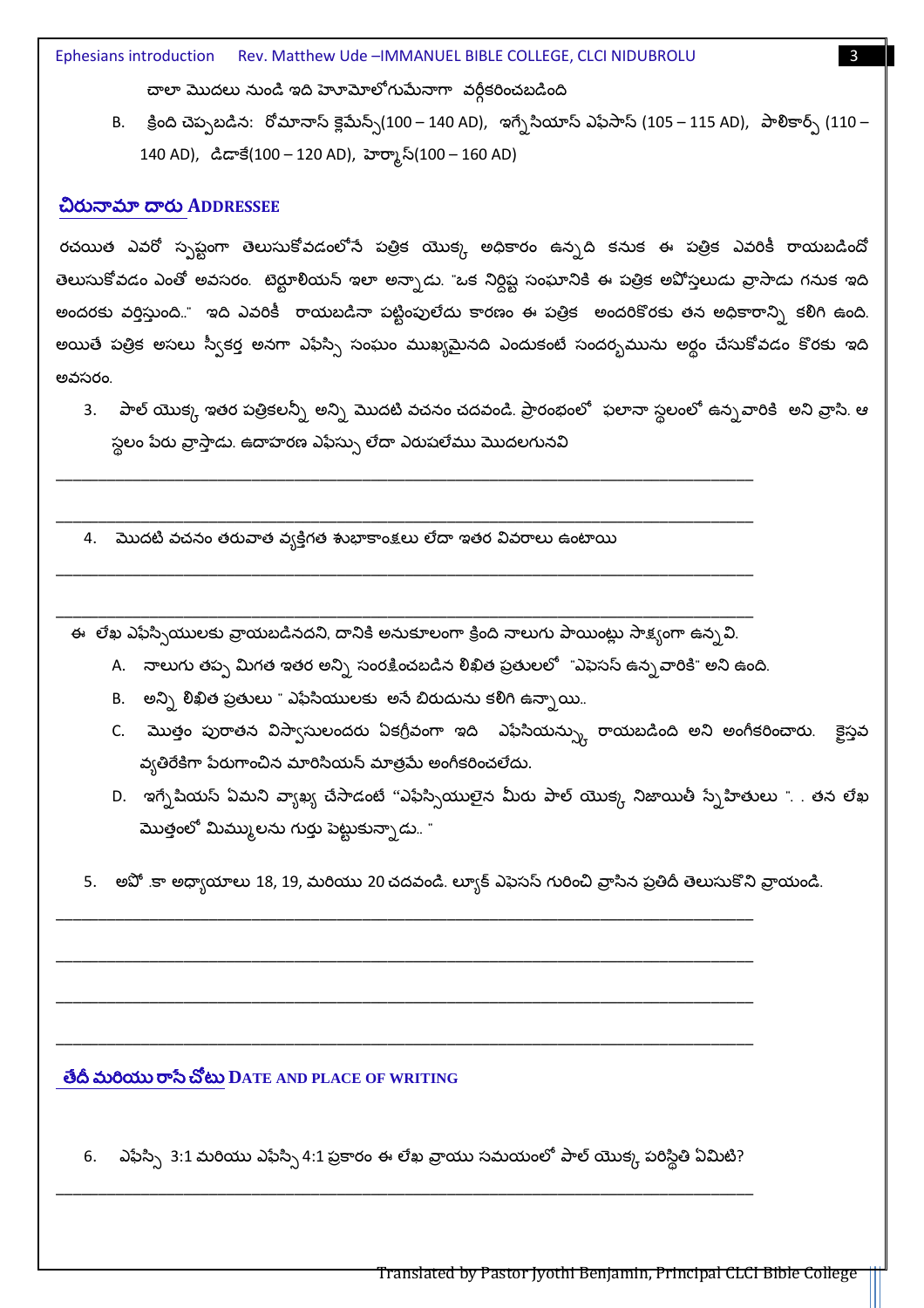Ephesians introduction Rev. Matthew Ude -IMMANUEL BIBLE COLLEGE, CLCI NIDUBROLU

- 7. ఎఫేస్సి 6:21,22 మరియు కొలస్సి 4:7-14 మరియు ఫిలోమోను 1:10,12,24 చదవండి? ఎప్పెస్సి లేఖ వ్రాయబడిన అదే సమయంలో యే ఇతర రెండు ఉత్తరాలు వ్రాయబడ్డాయి?
- పాల్ ఎఫేస్సి లేఖ వ్రాసె సమయంలో పాల్ యొక్క కార్యకలాపాలు గురించి ఇంకా ఎఫేస్సి 6:19,20 మరియు కొలస్సి 4:3,4 8. ఏమి మనకు చూపిస్తున్నాయి?
- 9. అవో.కా 24:23 మరియు అవో.కా 28:30-31 పరిగణించండి ఇక్కడ రెండు సార్లు పౌల్ ఖైదులో ఉన్నప్పడు గురించి లూకా మనకు తెలియజేస్తున్నాడు. లూకా ప్రకారం ఏ ఖైదు సమయంలో ప్రకటించుటకును, బోధించుటకును నాకు స్వేచ్ఛ కలదని పాల్ అన్నాడు?

కనుక పౌల్ రోమ్ లో ఉన్నప్పడు ఈ లేఖ క్రీ.శ. 60 మరియు 62 మధ్య రాశారని మనం నిర్ధారించుకోవచ్చు.

# <u>ఎప్పెస్సి విషయ సూచిక Content of Ephesians</u>

10. మేము ఇప్పటికే ఎఫ్స్గి మరియు కొలస్సి ఒకే సమయంలో వ్రాయబడినట్లు మనం చూసాం. బహుశా ఒకే రోజు వ్రాయబడి ఉండవచ్చు. ఈ రెండు పుస్తకాలు నిజంగా చెప్పకోదగినంత సారూప్యత కలిగి ఉంటాయి. ఇందులో ఆశ్చర్యం లేదు. ఒకే రకమైన ఆలోచనలు రెండు పుస్తకాలలో వ్యక్తీకరించబడి ఒక దానికి ఒకటి ప్రతిధ్వనిస్తు ఉంటాయి. క్రింది వాక్య భాగాలతో సెట్లు సరిపోల్చండి మరియు వాటి మధ్య సారూప్యతలు వ్రాయండి.

|    | a. ఎఫేస్సి 1:4     | కొలస్సి 1:22       |
|----|--------------------|--------------------|
|    | b. ఎఫేస్సి 1:6-7   | కొలస్సి 1:13-14    |
|    | c. ఎఫేస్సి Eph 2:5 | కొలస్సి 2:13       |
|    | d. ఎఫేస్సి 3:2     | కొలస్సి 1:25       |
|    | e. ఎఫేస్సి 4:2     | కొలస్సి 3:12-13    |
|    | f. ఎఫేస్సి 4:15-16 | కొలస్సి 2:2, 19: 2 |
|    | g. ఎఫేస్సి 4:22-24 | కొలస్సి 3:8-10     |
|    | h. ఎఫేస్సి 4:32    | కొలస్సి 3:12-13    |
| i. | ఎఫేస్సి 5:19-20    | కొలస్సి 3:16-17    |
|    |                    |                    |